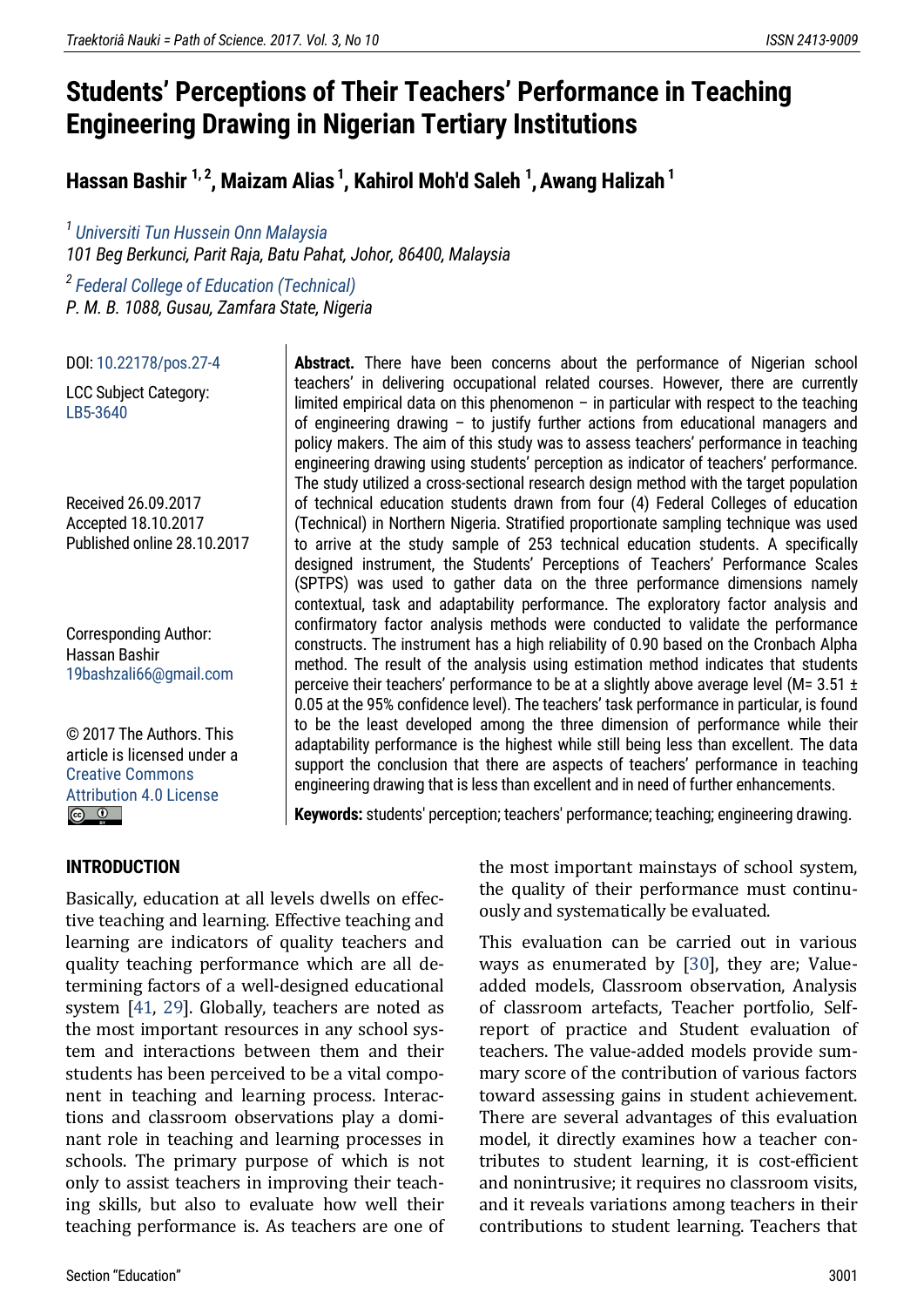are identified to be less effective could be provided with help and support. In contrast, the method focuses only on data from standardized tests and assumes student test scores are valid and reliable indicators of student learning. It takes the averages test scores of all students in a class and ignores their differences in learning.

Classroom observations are the most common form of teacher evaluation and vary widely in how they are conducted and what they evaluate. It is done by peers, school administrators or external evaluators, they can measure general teaching practices or subject-specific techniques and can be formally or informal. The main strength of this mode of evaluation protocols is that they are often seen as credible by multiple stakeholders. It is carried out directly to measure teaching practice as the assessor can see the full dynamics of the classroom. It is linked to student achievement, and can be used for both formative and summative evaluation. On the contrary, this form of evaluation lacks accuracy as teachers' effectiveness fluctuates as different evaluators give different scores.

Analysis of classroom artefacts, this method considers lesson plans, teacher assignments, assessments, scoring rubrics, student work, and other artefacts to determine the quality of instruction in a classroom i.e. how evaluator gathers a better understandings of how a teacher creates learning opportunities for students on a dayto-day basis to evaluate the quality of instruction. This method has the advantage of being used for both summative and formative of evaluation. It is also less labour intensive; however, it is costly, requires well trained and calibrated personal and should possess knowledge of the subject matter being evaluated.

Teacher portfolio these are a collection of materials compiled by teachers to exhibit evidence of their teaching practices, school activities, and student progress, they includes teacher lesson plans, schedules, assignments, assessments, student work samples, videos of classroom instruction and interaction, reflective writings, notes from parents, and special awards or recognitions. One of the most beneficial aspects of this evaluation its comprehensiveness as it captures effective teaching both inside and outside classroom and applicable to any grade level, subject matter, or student population. They are often seen as beneficial by teachers and administrators. On the other hand, it is time consuming on the part of the teachers, it is not validated and it is difficult to attest its accuracy, consistency in scoring, reliability and measure teaching and learning improvement.

Teachers' self-report evaluation, this is a form of evaluation that asks teachers to report on what they do in the classroom and may take the form of surveys, instructional records, or discussions. This form of evaluation focuses on specific subject matter, content areas, grade levels, or techniques that are aligned to standards. This method of evaluation has the advantages of understanding teacher's intentions, thought processes, knowledge, and beliefs which are useful for teacher self-reflection and formative purposes. This mode of evaluation is cost-efficient, capable of gathering a large variety of data. More so, consideration of teacher perception and teacher participation in their evaluations is an important factor as they are the only ones who know their abilities as it relates to their subject matter, curricular content, grade levels, or techniques that are associated to the expected yardsticks. However, the major drawback of this method of evaluation is mixed reliability and validity as selfreports responses are susceptible to biases [\[38,](#page-10-3)  [42\]](#page-10-4).

Students' evaluation of teachers Students may assess various aspects of teaching, from course content to specific teaching practices and behaviours.; although students have the most contact with their teachers and are the direct consumers of teachers' performance delivery in teaching, their ratings may be susceptible to bias because they lack adequate knowledge about the full context of teaching. However, studies validate that student rating to be considered as part of teacher performance evaluation method [\[52\]](#page-11-0) but never as the primary evaluation benchmark [\[6\]](#page-8-0). There are different and sometimes conflicting views with this type of evaluation. However, despite all the difference, this process is used extensively in a growing number of tertiary institutions around the world [\[55\]](#page-11-1). This form of evaluation have several advantages which includes cost and time effective, requires little or no preparation, data can be gathered cautiously and most importantly monitor changes over time [\[57\]](#page-11-2). However, major drawback of this form of evaluation is that it collects data at one point in time rather than longi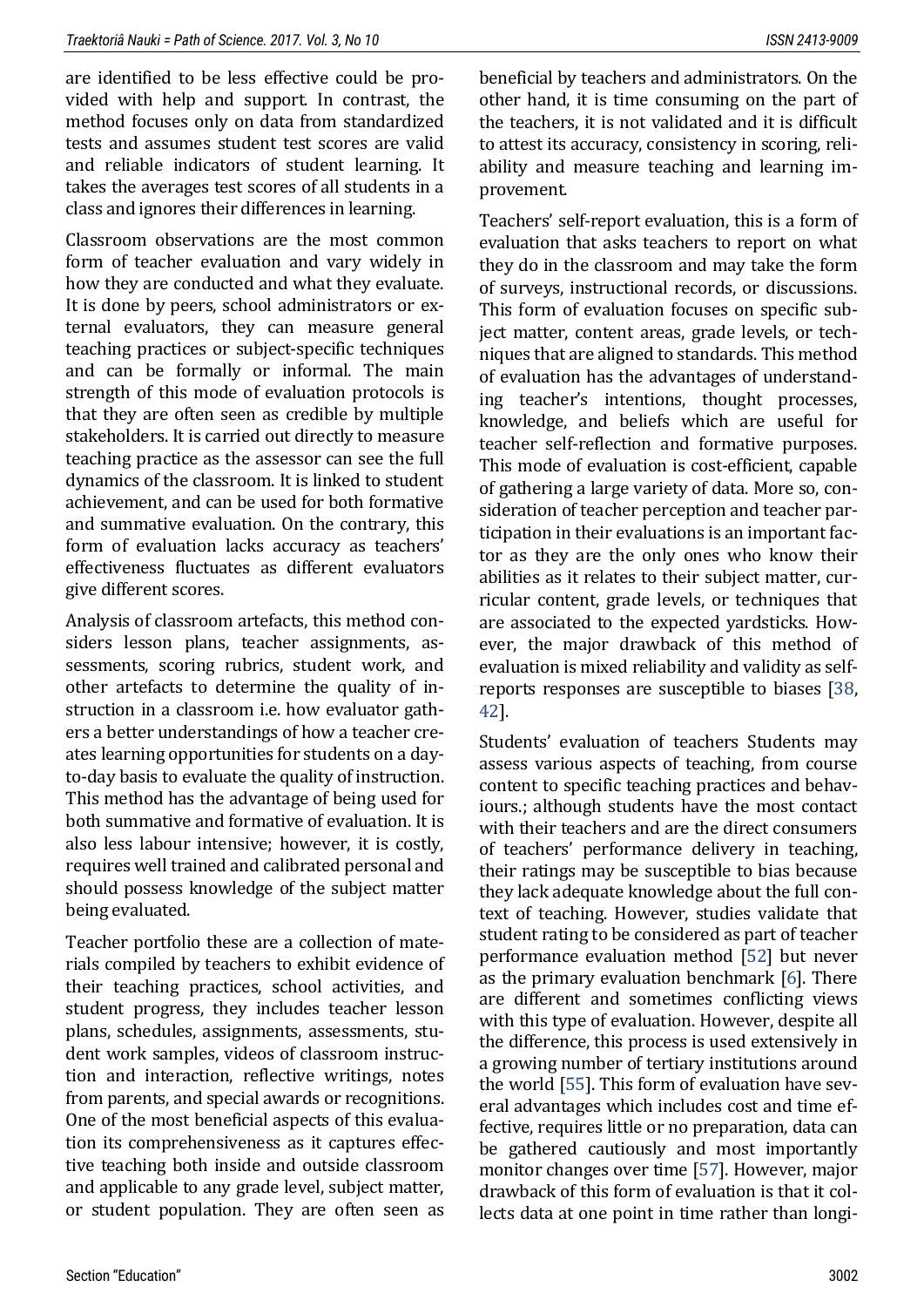tudinally and as students, they lack adequate knowledge about the background of teaching.

#### **PERFORMANCE: DEFINITION AND ASPECTS**

Employee performance is a major concern for organisations and establishments. Performance according to [\[49\]](#page-11-3) is considered as a function of ability, opportunities and motivation. Performance is a behaviour associated with the accomplishment of expected, specified, or formal role requirements on the part of individual organizational members [\[8\]](#page-8-1). It means actions that add value, either directly or indirectly, to the organization's capability, achievement and accomplishment, and the fundamental elements to effective performance are a skilled and motivated workforce.

There are four facets of performance: task performance, contextual performance or organizational citizenship behaviour; adaptive performance and counterproductive performance [\[34,](#page-10-5) [10\]](#page-9-0). Task performance refers to employees' competency, with which he/she performs according to the main set of job tasks or the job description. It is sometimes referred to as jobspecific task proficiency, technical proficiency, or in-role performance [\[14,](#page-9-1) [26,](#page-9-2) [12\]](#page-9-3). It includes, for example, work quantity, work quality, and job knowledge. Teachers task performance is associated with their efforts in making thoughtful and adequate application of their cognitive ability and use of teaching aids in teaching and learning [\[5\]](#page-8-2).

Contextual performance can be defined as individual behaviours that support the organizational, social, and psychological environment in which the technical core must function [\[35\]](#page-10-6). Behaviours in this category of performance include volunteering, demonstrating effort, helping and cooperating with others, following rules and procedures, and supporting organizational objectives, and they are sometimes referred to as non– job-specific task proficiency, extra-role performance, organizational citizenship behaviour, or interpersonal relations [\[33,](#page-10-7) [37,](#page-10-8) [13,](#page-9-4) [43\]](#page-10-9).

Adaptability performance involves acquisition of enhanced abilities and proficiency in response to changes in the work role or changing job requirements. It is an aspect of job performance that is related to organizational outcomes with regards to managing change, organizational learning and keeping up with changing customer

expectations [\[32,](#page-10-10) [24\]](#page-9-5). Adaptability performance reflects behaviours associated with competency acquisition thus, it is referred to how well an individual performs on a changing task. Within this paradigm, the antecedents of adaptability are defined in terms of the knowledge, skill, ability, and other characteristics that relate to adaptive performance.

## **Concept of teacher's performance**

Teachers' performance is the ability of the teacher to impart the relevant skills, knowledge using appropriate methods consistently over time to enhance students' learning and achievements. Authors [\[19\]](#page-9-6) posited that the quality of teachers and teaching are the most dominating factors that affect learning at large scale. Additionally, teacher performance denotes teachers' ability to functions effectively in performing his teaching tasks with high skills and effort with regards to his subject matter using a sound pedagogical content that leads to student's understanding and effective learning. Thus, to achieve these in teaching performance, teachers should master their subject contents, know the characteristics of good teaching, have the knowledge of different and appropriate pedagogies, learning styles of learners and perceive their own strengths and weaknesses in teaching in order to perform their teaching responsibilities effectively. This study therefore is on the students' perception of their teachers' performance in teaching engineering drawing.

## **Students' perception of teachers' performance in teaching**

The role of students in the instructional process is critical as their perception could influence their attitude toward engineering drawing or any other technical education subjects. Author [\[3\]](#page-8-3) described perception as the way people judge others with who they are in contact. Generally, students usually judge their school teachers in areas such as the teachers' knowledge of the subject matter, communication ability, the choice of appropriate teaching method and the general classroom management skills. A teacher who is rated on these indices at high level is likely to enjoy the confidence, respect and admiration of his students based on their perception. The knowledge of the way the students think and perceive can aid the teacher to reflect upon and adjust his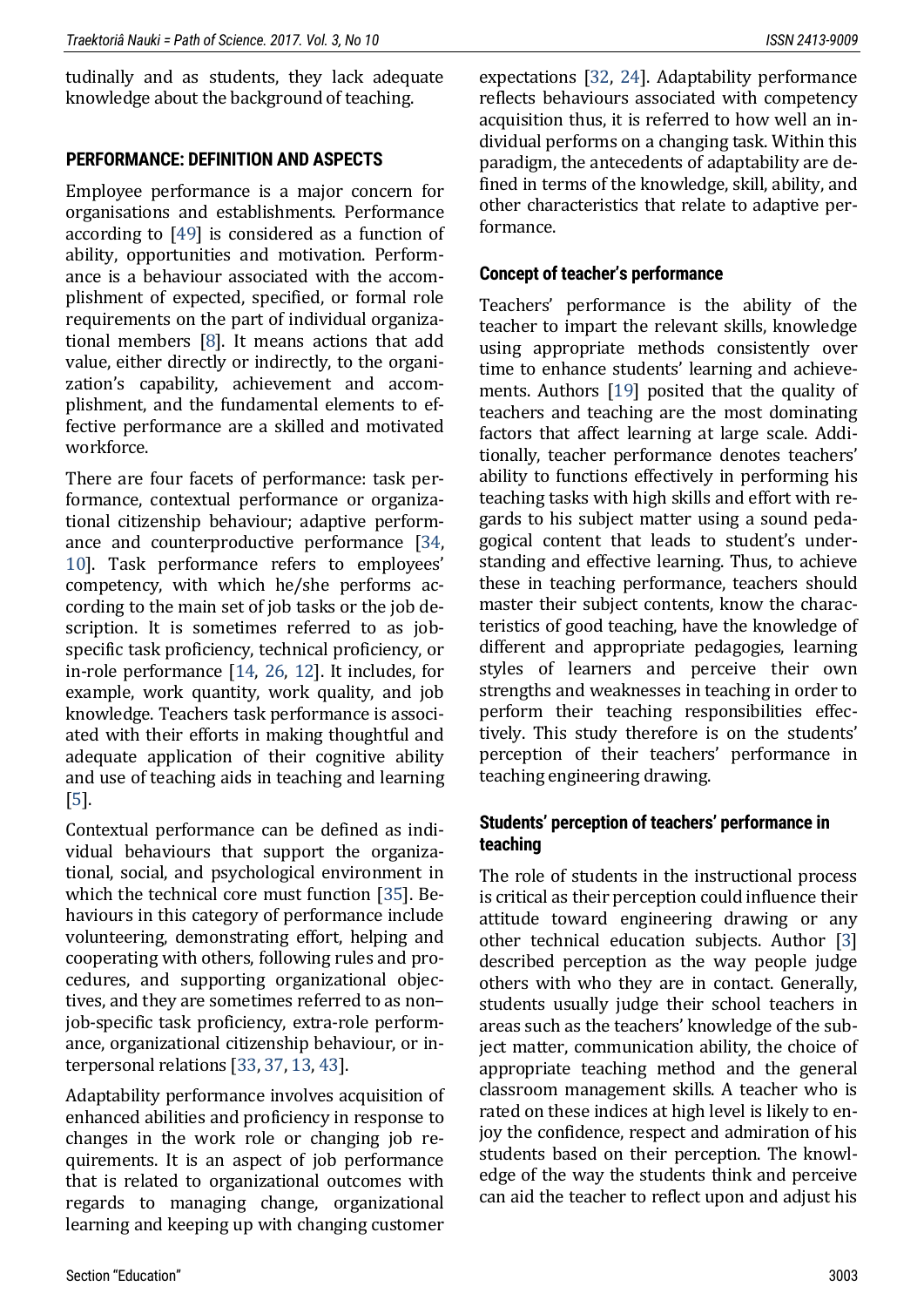teaching strategies to enhance students' understanding and achievement.

Students' perceptions of teacher performance have continued to be among the most important measures for evaluating teaching effectiveness [\[48\]](#page-11-4). Studies examining students' perceptions are new, particularly in the field of technical education. Previous researches has investigated the relationship between students' perceptions of the learning environment and its impact on learning outcomes [\[56,](#page-11-5) [31,](#page-10-11) [1,](#page-8-4) [28,](#page-10-12) [15,](#page-9-7) [2,](#page-8-5) [21,](#page-9-8) [23\]](#page-9-9)

For example, in a recent study by [\[48\]](#page-11-4) three factors; teacher support, cognitive activation, and classroom management were studied and they identified these factors as the most fundamental in teaching quality. The study evaluates different latent variable modelling approaches (confirmatory factor analysis, exploratory structural equation modelling and bi-factor modelling), which are used to describe these individual perceptions with respect to their factor structure, measurement invariance and the relationships to selected educational outcomes (achievement, selfconcept, and motivation). In addition, the study found significant positive relations to educational outcomes and creates different modelling approaches of individual students' perceptions of instructional quality and provides understandings into the nature of these perceptions from an individual differences perspective.

Authors [\[31,](#page-10-11) [28\]](#page-10-12) emphasizes on the significance of students' perceptions of their teachers' behaviour towards quality of teaching and learning and concluded that the kinds of roles the teachers assume have profound effects on the perceptions of students toward them and their self-concepts and emphasised that students' learning is more affected by the perception of teaching, than by the teaching method itself.

Author [\[15\]](#page-9-7) stressed on students' perceptions of teaching styles and use of learning strategies from a general perspective as well. He concludes that students preferred to use learning strategies that enabled them to use time well and choose conducive learning environments. Additionally, students preferred to seek assistance from their teachers or classmates when encountering learning difficulties. Still from the general perspectives, pertaining to performances of teachers, [\[2\]](#page-8-5) and [\[21\]](#page-9-8) explicitly, addresses the students' perceptions of the qualities or characteristics of their teachers, results revealed that students' perception of teachers' knowledge of subject matter, attitude to work and teaching skills has a significant relationship on their students' academic performance.

The paper identifies those teacher performances deemed by students to be 'effective' or 'ineffective' and the constitution of these performances, and draws conclusions as to what educators, might learn from the students with regards to effective teaching practice. Similarly, [\[56\]](#page-11-5) compared students' perceptions of teacher's performance in Classroom and highlighted teacher's classroom management as one of the dimensions often measured in students' perception surveys and it was found to be one of the most predictive of students' achievement gains.

On the other hand, students' perception of teachers' factors in the teaching and learning of English Language was investigated by [\[1\]](#page-8-4). The study found a significant relationship between teachers' attitude, method of teaching and classroom management in teaching and learning of English Language as perceived by the students. This implies that students' performance in English Language was influenced by students' perception of their teachers' attitude, method of teaching and classroom management. Additionally, [\[44\]](#page-11-6) investigated the influence of students` perceptions on mathematics performance and the result of the study among others shows a strong positive relationship between students' performance and perception constructs such as self-confidence, interests in mathematics, teacher and learning support material as well as myths and beliefs. Furthermore, the study also found gender and age related factors to have influence in the way students perceive mathematics which significantly affect students' performance. Positive perceptions have been associated with deep learning approaches whereas negative perceptions with surface learning approach are recorded.

Researchers have generally concluded that there is a significant positive relationship between student's perception of teachers' knowledge, attitude and teaching skills as predictor of teachers' performance in teaching [\[25,](#page-9-10) [2,](#page-8-5) [21\]](#page-9-8). Student's perception of teachers' performance has also been regarded as an important factor in predicting teachers' performance and student learning [\[22,](#page-9-11) [54,](#page-11-7) [21,](#page-9-8) [23\]](#page-9-9) such as teachers' knowledge, attitude and teaching skills and academic achievement. Empirically, several studies conducted in science subjects have supported the students' perception of teachers' performance and teacher performance in teaching relationship [\[39\]](#page-10-13).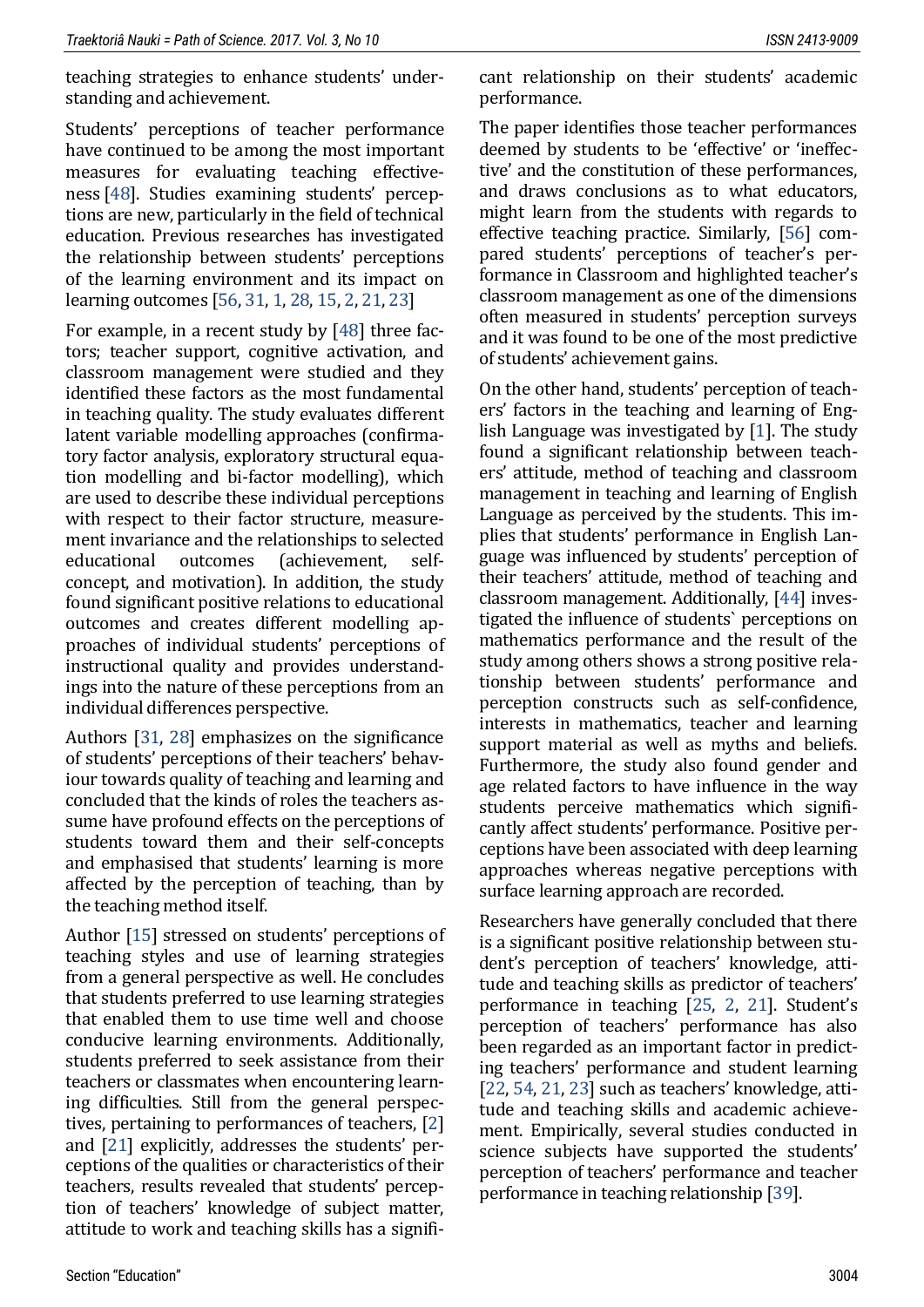Therefore it can be anticipated that teachers' performance in teaching as manifested by students' perception will lead to both teacher improvement in-role and extra-role performance in teaching and students' learning and academic achievements. It is expected that similar results would be found in engineering drawing teaching in Nigerian tertiary institution, i.e., students' perception of teachers' performance would associate positively with teachers' performance in teaching engineering drawing.

Previous research on technical education in Nigeria focussed on Benefits and limitations of Elearning for technical drawing and graphic skills acquisition for teaching and learning [\[46\]](#page-11-8); Technical drawing/graphic skills acquisition for teaching and learning and challenges in technology education [\[16\]](#page-9-12) and Students' Academic Performance in Engineering Drawing in Nigerian Polytechnics [\[40\]](#page-10-14). Other studies cite teacher competence or subject mastery as necessary for educational effectiveness through the lens of student ratters [\[4,](#page-8-6) [11\]](#page-9-13). Even though there are many studies that have been conducted and opinions made on the perception of students relating to teachers' performance in teaching, there still exist conflicting views of students' perceptions about teachers performance in teaching their courses [\[53,](#page-11-9) [25,](#page-9-10) [13\]](#page-9-4). It evident that limited or no attention was directed on students' perceptions in the field of technical education and engineering drawing in particular. It has therefore become imperative to investigate the students' perception of their teachers' performance in teaching engineering drawing courses.

## **Purpose of Study and Research Question**

The purpose of this study was to investigate teachers' performance from the aspect of contextual, tasks and adaptability performance in teaching engineering drawing using students' perceptions. This study seeks to answer the question, "What are the students' perceptions of their teachers' performance from the aspect of contextual, tasks and adaptability performance in teaching engineering drawing?"

## **METHODOLOGY**

Research design. The study adopted a quantitative descriptive cross-sectional survey research design to explore the perceptions of the students

about their teachers' performance in teaching engineering drawing. The design is suitable because the because it attempts to describe, examines an event occurring at a particular place(s) and time, explain and interpret the situations as suggested by [\[7,](#page-8-7) [50,](#page-11-10) [17\]](#page-9-14).

Population and sample. The target population for the study were all technical education students in Federal Colleges of Education (Technical) in Northern Nigeria. Stratified proportionate sampling method was adopted for the study. Using this sampling method 253 subjects were selected based on the number of participants from each subgroup which is determined by their number about the entire population as suggested by [\[20,](#page-9-15)  [36\]](#page-10-15).

Instruments. Data were obtained using the Students' Perceptions of Teachers' Performance Scales" (SPTPS) which has been specifically developed for this study to elicit information from the students about their teachers' performance on teaching engineering drawing courses. The instrument had two sections; section 'A' which is to elicit students' demographic profile and section 'B' which examines the students' perceptions regarding their teachers' performance on three performance dimensions namely, contextual, task and adaptability. The three performance dimensions (contextual, task and adaptability performance) were identified from literature. The respondents were asked to give response to their agreements towards given statements by choosing "1" for Strongly Disagree, "2" for Disagree, "3" for Neutral, "4" for Agree and "5" for Strongly Agree". The performance structure and constructs were validated using the exploratory factor analysis (EFA) and the confirmatory factor analysis (CFA) methods to fulfil the new instrument development requirements as suggested by [\[9\]](#page-9-16). The validated SPTPS has a reliability of 0.90 which is categorised as of "very good" as suggested by [\[27\]](#page-9-17).

# **RESULTS**

Respondents Profile. There are more males than females in the sample and the distribution is typical of the general TVET sector that has a 70:30 male to female ratio. This means that the sample represents the TVET population in terms of gender distribution. Discipline wise, the largest percentage of respondents (33.6 %) were found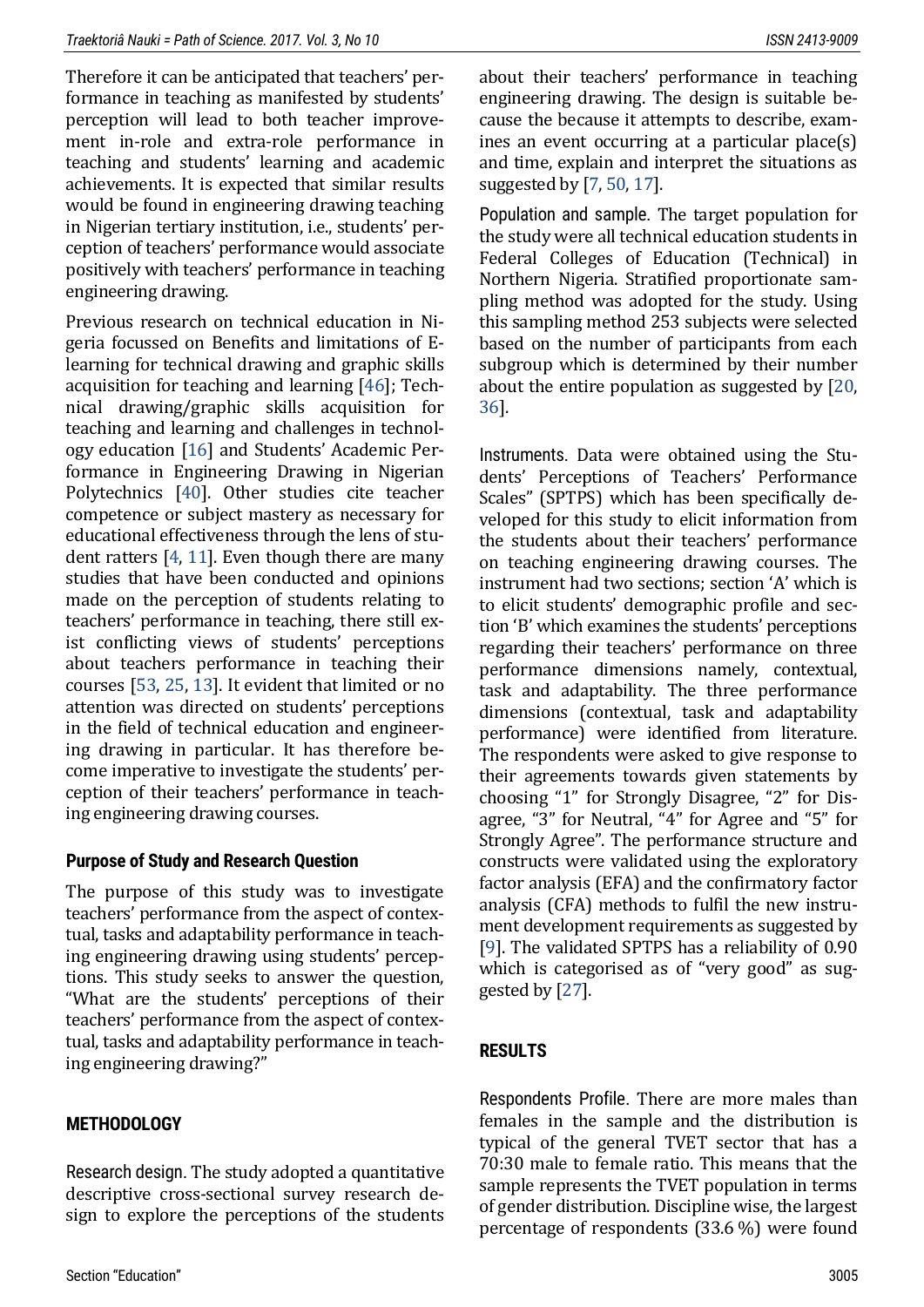to have come from the automobile department and the lowest (3.4 %) come from the engineering drawing department. Level wise, majority of students (45.6 %) are Nigeria Certificate Education (NCE III), while few (0.4 %) are at NCE I. About (32.8 %) of the technical education stu-

dents had some knowledge and experience with ED from their NCE I and II classes.

Students' perceptions of their teachers' performance. Overall, teachers' performance was found to have slightly above average performance as perceived by student (Table 1).

Table 1 – Summary of students' mean rating scores on their perceptions of teachers' occupational task performance in teaching Engineering Drawing and Reliability

| Code        | Perceived teachers' performance in teaching Engineering Drawing | M    | <b>SD</b>         | Alpha $(\sigma)$ |
|-------------|-----------------------------------------------------------------|------|-------------------|------------------|
| <b>CNT</b>  | Teachers' contextual performance in teaching                    | 3.46 | 1.362             | 0.92             |
| <b>TSK</b>  | Teachers' task performance in teaching                          |      | $3.43 \mid 1.390$ | 0.91             |
| ADP         | Teachers' adaptability performance in teaching)                 |      | $3.65$ 1.176      | 0.91             |
| <b>PFRM</b> | Overall Mean (M), Standard Deviation (SD) and Reliability       | 3.51 | 1.309             | 0.91             |

Contextual performance in teaching engineering drawing. Table 2, shows that technical education students perceives their teachers contextual per-

formance in teaching engineering drawing as being at the average level (M=3.46 and SD=1.362).

Table 2 – Students' rating scores on their perceptions about their teachers' contextual, performance in teaching Engineering Drawing

| Code             | <b>Item Statements</b>                                                                                                                                                      | Mean | Standard<br>Deviation |
|------------------|-----------------------------------------------------------------------------------------------------------------------------------------------------------------------------|------|-----------------------|
| CNT4             | My teacher needs high Engineering Drawing knowledge and skills to be able to teach<br>technical education courses effectively                                               | 3.67 | 1.441                 |
| CNT <sub>2</sub> | My teacher like to learn to teach ED with computer                                                                                                                          | 3.59 | 1.489                 |
| CNT7             | My teacher cooperates with his colleagues and work as a team when it comes to<br>teaching of Engineering Drawing courses                                                    | 3.53 | 1.108                 |
| CNT3             | My teacher use of modern teaching techniques such as computer simulations,<br>animations, auto card, and computer aided design CAD etc to facilitate his lesson<br>delivery | 3.46 | 1.230                 |
|                  | CNT6 My teacher cannot teach some Engineering Drawing contents because they require<br>computer and computer applications                                                   | 3.40 | 1.417                 |
| CNT1             | My teacher cannot teach some Engineering Drawing contents because he is not<br>computer literate                                                                            | 3.28 | 1.519                 |
| CNT <sub>5</sub> | My teacher cannot teach some Engineering Drawing contents because he doesn't how to<br>use the required computer applications                                               | 3.25 | 1.357                 |
|                  | Total                                                                                                                                                                       | 3.46 | 1.362                 |

The results show that seven (7) items was used to evaluate teachers' contextual performance. This dimension of performance focuses on teachers' behaviours in teaching, which includes extrarole performance, volunteering, demonstrating effort, helping and cooperating with others, following rules and procedures, and interpersonal relations which are also referred to as non-jobspecific task proficiency. On the general note, students' perceptions of their teachers' contextual performance in teaching engineering drawing was perceives as slightly below average with mean M=3.46 and SD=1.362, the item CNT4 "My teacher needs high Engineering Drawing knowl-

edge and skills to be able to teach technical education courses effectively" recorded the highest M score of 3.67, on the other hand, item CNT5 "My teacher cannot teach some Engineering Drawing contents because he don't how to use the required computer applications." recorded the lowest M score of 3.25 as perceived by the students.

Tasks performance in teaching engineering drawing. Students' were given eight (8) items to rate their teachers' task performance in teaching Engineering Drawing. Table 3 presents the mean and standard deviations of the 8 items in descending order.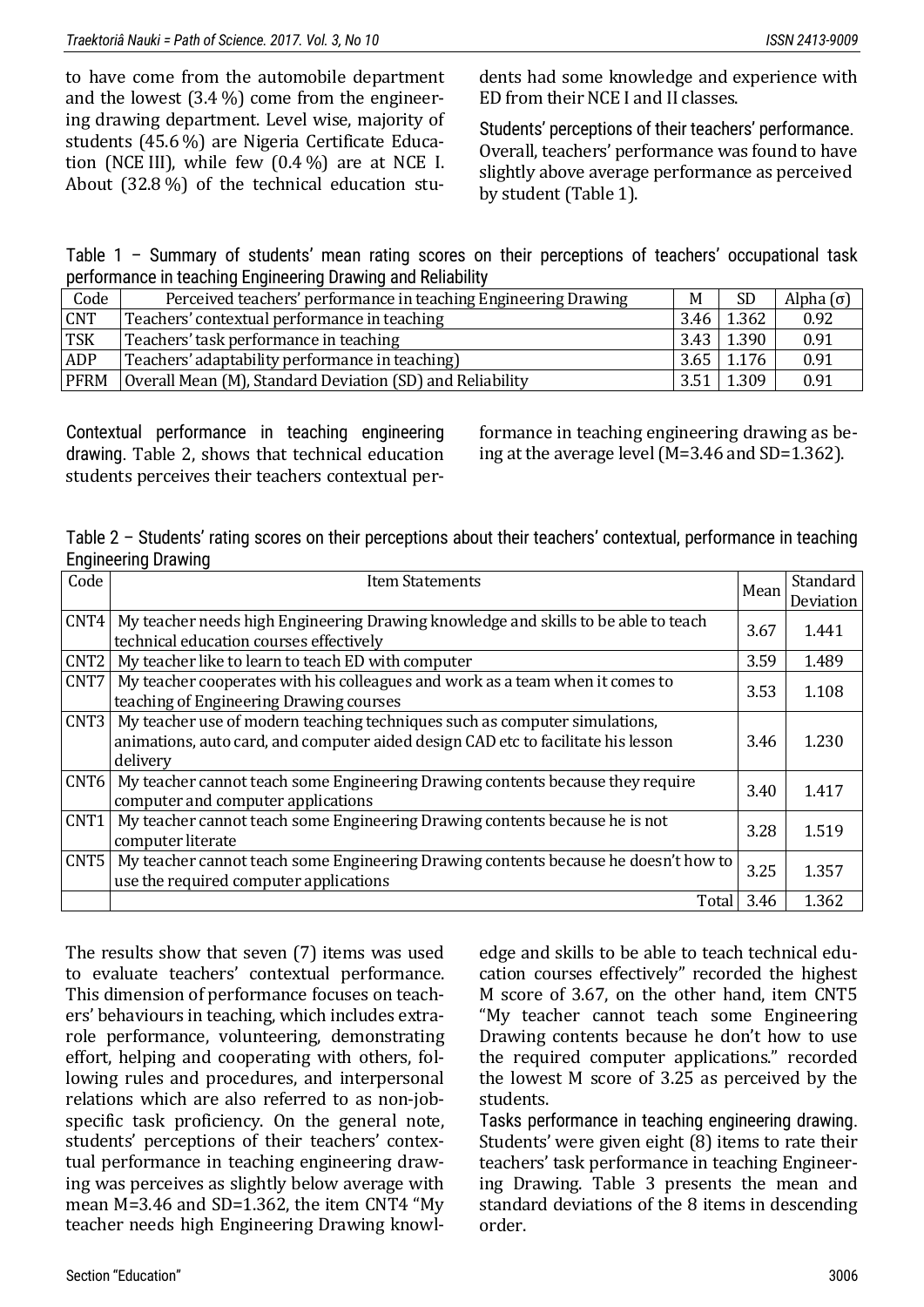| Code             | <b>Item Statements</b>                                                                                   |      | Standard  |
|------------------|----------------------------------------------------------------------------------------------------------|------|-----------|
|                  |                                                                                                          | Mean | Deviation |
| TSK4             | My teacher teaches engineering drawing with high job skills, knowledge and accuracy                      | 3.61 | 1.208     |
| TSK9             | Engineering drawing course is an important course to all technical education and<br>engineering students | 3.56 | 1.366     |
| TSK <sub>2</sub> | My teacher need more time to be able to cover the course contents                                        | 3.52 | 1.166     |
| TSK3             | My teacher completes all job tasks required of him in teaching Engineering Drawing<br>courses            | 3.49 | 1.520     |
|                  |                                                                                                          |      |           |
| TSK6             | My teacher like the level of performance of his students in Engineering Drawing                          | 3.48 | 1.447     |
| TSK8             | My teacher has vast knowledgeable and competent in teaching engineering drawing<br>courses               | 3.45 | 1.456     |
| TSK1             | My teacher gives us advance notice when will not be able to come for his Engineering<br>Drawing lesson   | 3.44 | 1.233     |
| TSK5             | My teacher helps his students to understand engineering drawing courses contents very<br>well            | 3.25 | 1.560     |
| TSK7             | My teacher receives so many challenges from us while teaching Engineering Drawing                        | 3.25 | 1.402     |
|                  | Total                                                                                                    | 3.43 | 1.390     |

Table 3 – Students' rating scores on their perceptions about their teachers' task performance in teaching Engineering Drawing

The findings shows that students perceive that their engineering drawing teachers have a moderate level of task performances in teaching engineering drawing courses (M=3.43 and SD=1.390). Furthermore, among the eight items surveyed under teachers' task performance, the students perceived their teachers to have possessed high job skills, knowledge and quality teaching in engineering drawing courses with the M score of 3.61. Conversely, item TSK7, "My teacher receives so many challenges from us while teaching Engineering Drawing" was perceived by student as average with the lowest M score of 3.25. Students perceived the engineering drawing as an important course that helps them, not only to acquire the necessary knowledge and skills pertaining to the course, but to understand their area of specialization (technical and vocational education courses) as well.

Adaptability performance in teaching engineering drawing. Teachers' adaptability performance in teaching engineering drawing refers to the specific duties inherent in the job of teaching performance. The perception of students on teachers' adaptability performance in teaching engineering drawing is presented in Table 4.

|                            | Table 4 - Students' rating scores on their perceptions about their teachers' adaptability performance in teaching |  |  |  |
|----------------------------|-------------------------------------------------------------------------------------------------------------------|--|--|--|
| <b>Engineering Drawing</b> |                                                                                                                   |  |  |  |

| Code             | <b>Item Statements</b>                                                                                    | Mean | Standard  <br>Deviation |
|------------------|-----------------------------------------------------------------------------------------------------------|------|-------------------------|
| ADP4             | My teacher efficacy in teaching Engineering Drawing is always retarded by<br>overpopulation in the class. | 3.74 | 1.078                   |
| ADP <sub>2</sub> | My teacher is effective in adjusting to changes in engineering drawing class                              | 3.70 | 1.215                   |
| ADP <sub>6</sub> | My teacher answer students' questions while teaching Engineering Drawing.                                 | 3.67 | 1.373                   |
| ADP5             | My teacher work cooperatively and helps other teachers to find a solution to any<br>difficult topics.     | 3.66 | 1.223                   |
| ADP1             | My teacher is always ready for new challenges within the engineering drawing class.                       | 3.56 | 1.321                   |
| ADP3             | My teacher allows students to ask questions while teaching Engineering Drawing.                           | 3.56 | 0.846                   |
|                  | Total                                                                                                     | 3.65 | 1.176                   |

The students' perceptions on the dimension of teachers' adaptability performance in teaching engineering drawing was evaluated by six (6) items. The construct focused on teachers' flexibility in teaching efficacy, with respect to over population, changes in curriculum, sudden circumstances, teachers' specialization and competency as shown in Table 4. On the general note, students' perceptions of their teachers' adapta-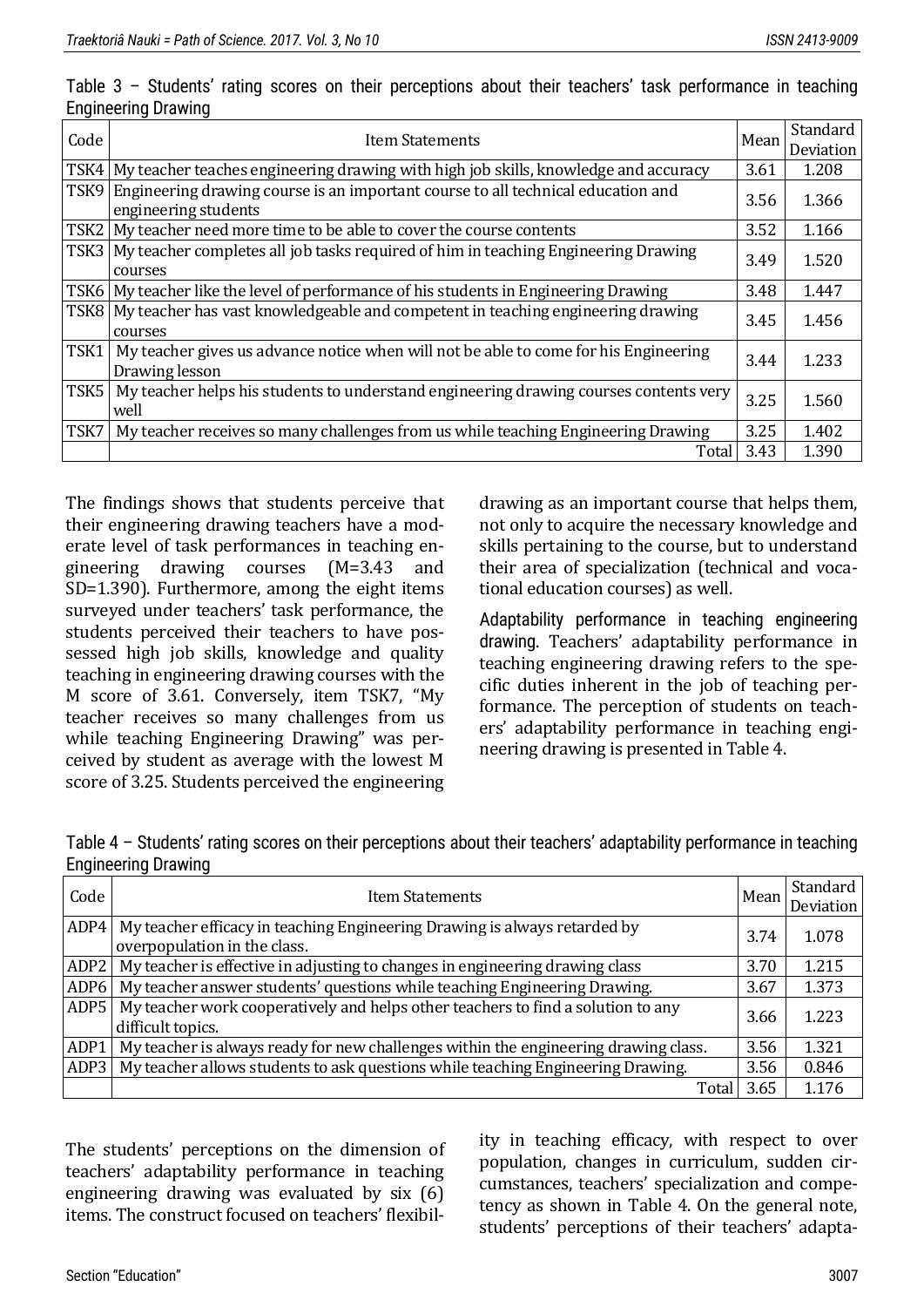bility performance in teaching engineering drawing was perceives as very high with mean M=3.54 and SD=1.318, the item ADP4 "My teacher efficacy in teaching Engineering Drawing is always retarded by overpopulation in the class" recorded the highest M score of 3.74 while item ADP3 "My college has enough specialist teachers of Engineering Drawing" recorded the lowest M score of 3.56 as perceived by the students.

## **DISCUSSIONS**

The aim of this study is to investigate the students' perceptions of their teachers' performance in teaching engineering drawing. This study was guided by two research questions and one hypothesis. The findings of the study were based on the results of the univariate and multivariate analyses as presented in the previous sections. The study found that technical education students from six tertiary institutions in Nigeria perceived their teachers' performance in teaching engineering drawing as very high. This clearly indicates that technical education students from these institutions recognizes and acknowledges the value of their teachers' effective teaching in their engineering drawing lessons.

The overall student perceptions of teachers' performance in teaching engineering drawing yielded a very high mean scores M=3.51. Although, the general finding of the students' perception of their teachers' performance in teaching engineering drawing was rated very high, analysis based on each component of performance shows that teachers' contextual performance generated a total mean score of M=3.46 and SD=1.362 which is moderately perceived by the technical education students. It is noteworthy that teacher's contextual performance is average because it consists of activities that are not formally part of one's job obligations, but supports the organizational, social and psychological environment [\[51\]](#page-11-11). It indirectly facilitates organization's performance by accelerating task performance of employees (teachers).

Teachers' task performance on the other hand produced a total mean score of M=3.43 and SD=1.390 also moderately perceived by the technical education students. While adaptability performance was perceived by the technical education students as very high with a total mean score of M=3.65 and SD of 1.176.

Thus, it would be inferred from the mean scores that technical education teachers' best performance skills in teaching engineering drawing is adaptability performance. Adaptability according to [\[18\]](#page-9-18) refers the ability to respond to and manage new changes, innovations, uncertain situations or events that may arise while teaching. The result of the study is in line with [\[47\]](#page-11-12) who found that adaptive performance is multi-dimensional, encompassing a wide range of different behavioural, cognitive and emotional adjustments. In addition, [\[18\]](#page-9-18) suggest that adaptability is an essential ability for teachers given the frequently changing nature of teachers' profession. Teachers' adaptability performance in the classroom is the capacity to positively change and respond to new circumstances; it is an essential ability a teacher needs to possess for him to effectively manage his classroom.

Teachers' task performance in teaching engineering drawing was perceived by the technical education students as moderate. The relationship between students' perception of teachers and teachers' performance in teaching engineering drawing is moderate with mean score of 3.43. The result showed that technical education teachers accorded the desired attention to engineering drawing teaching delivery. This result of the study is in line with [\[5,](#page-8-2) [25\]](#page-9-10) who found a significant relationship between teachers' instructional tasks performance and students' academic performance.

Teachers' adaptability performance was investigated and perceived by the technical education students as very high with a total mean score M=3.65. The result of this study is in line with [\[21\]](#page-9-8) who studied perception of students on the qualities or characteristics of their teachers, and found those teacher performances deemed by students to be "effective" and "ineffective" and the composition of these performances and draws conclusions as to what teachers, might learn from the students with regards to effective teaching practice. Similarly, [\[45\]](#page-11-13) noted that, adaptability is seen as an essential skills in modern education as teachers are required to make use of new teaching methods, environments, and tools in teaching and learning processes. Accordingly, working in schools requires that teachers are able to successfully respond to and deal with any changing demands that transpire across the school more broadly (e.g., changes in staffing, new curriculum, new procedures or policies). As such, adaptability performance is a capacity of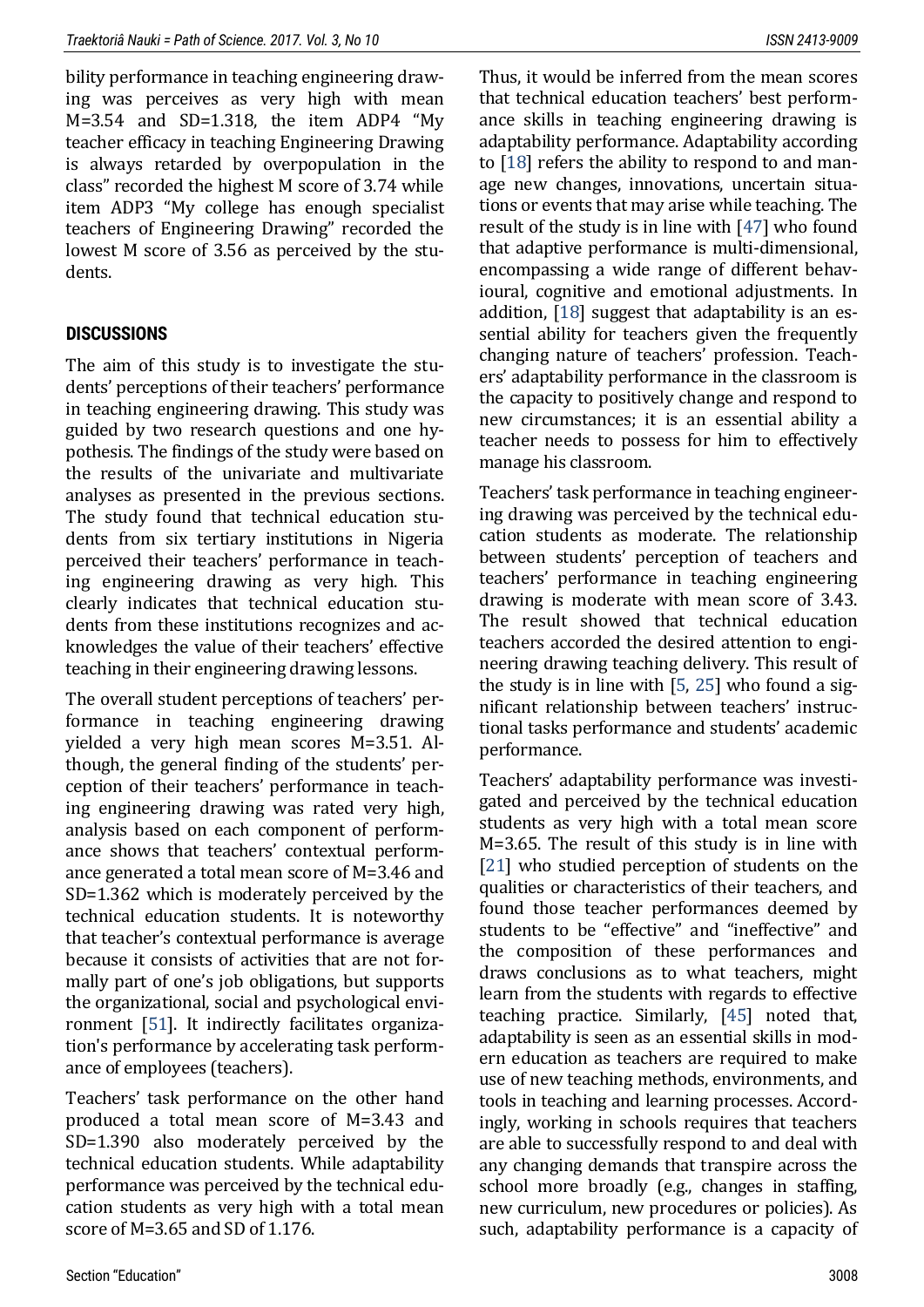fundamental relevance to teachers' healthy and effective functioning at work. Moreover, it is also relevant to students' academic outcomes.

One characteristic of adaptable teacher is willingness to act in new and strange situation in the process of teaching. This can be a new learning topic, a new learning environment, or a new problem to solve. Being part of teachers' performance, adaptability allows a teacher to respond to these unfamiliar situations in an efficient way to enhance understanding in his class. Adapt to varied roles, jobs responsibilities, schedules and contexts and work effectively in a climate of ambiguity and changing priorities. Effective teachers are adaptable and flexible in providing variety in their teaching activities, aiming to match their manipulation of the teaching and learning environment to the needs of the learner, but teachers should also know what type of activities they are most effective at delivering.

#### **CONCLUSION**

The result of this study indicates that students' perception of their teachers' performance is slightly above average. This is an important finding as it provides empirical data that are reflected in the current state of arts in teachers' teaching performances. Teachers, educational managers and policy makers should take note as when students' perception of their teachers' performance is low, this could result in their negative attitude towards the engineering drawing courses and vice versa. Engineering drawing teachers should therefore make every effort to demonstrate sound and effective teaching qualities to arouse their students' high perception. Managers and policy makers should provide teaching and learning environments that are adequate, suitable and conducive to both teacher and students. This will then create students' positive attitude towards engineering drawing courses. As students' attitude improves, so will their commitment and interest towards the engineering drawing courses which would lead to improvements in achievement.

#### **REFERENCES**

- <span id="page-8-4"></span>1. Abiola, O.-O. F. (2013). Students' Perception of Teachers' Factors in the Teaching and Learning of English Language in Nigerian Secondary Schools. *Journal of Educational and Social Research, 3*(3), 173–179. doi: [10.5901/jesr.2013.v3n3p173](https://doi.org/10.5901/jesr.2013.v3n3p173)
- <span id="page-8-5"></span>2. Adediwura, A. A., & Tayo, B. (2007). [Perception of teacher's knowledge, attitude and teaching skills](https://www.academia.edu/3415443/Perception_of_teachers_knowledge_attitude_and_teaching_skills_as_predictor_of_academic_performance_in_Nigerian_secondary_schools)  [as predictor of academic performance in Nigerian secondary schools.](https://www.academia.edu/3415443/Perception_of_teachers_knowledge_attitude_and_teaching_skills_as_predictor_of_academic_performance_in_Nigerian_secondary_schools) *Educational Research and Reviews, 2*(7), 165–171.
- <span id="page-8-3"></span>3. Allport, G. W. (1935)[. Attitudes.](http://web.comhem.se/u52239948/08/allport35.pdf) In C. Murchiso (Ed.), *A Handbook Social Psychology* (pp. 798–844). Worchester: Clark University Press.
- <span id="page-8-6"></span>4. Arnon, S., & Reichel, N. (2007). Who is the ideal teacher? Am I? Similarity and difference in perception of students of education regarding the qualities of a good teacher and of their own qualities as teachers. *Teachers and Teaching, 13*(5), 441–464. doi: [10.1080/13540600701561653](https://doi.org/10.1080/13540600701561653)
- <span id="page-8-2"></span>5. Ayeni, A. J., & Afolabi, E. R. I. (2012). Teachers' instructional task performance and quality assurance of students' learning outcomes in Nigerian secondary schools. *International Journal of Research Studies in Educational Technology, 1*(1), 33–42. doi[: 10.5861/ijrset.2012.v1i1.47](https://doi.org/10.5861/ijrset.2012.v1i1.47)
- <span id="page-8-0"></span>6. Baker, E., Barton, P., Darling-Hammond, L., Haertel, E., Ladd, H., Linn, R., Ravitch, D., Rothstein, R., Shavelson, R., & Shepard, L. (2010, August). *Problems with the Use of Student Test Scores to Evaluate Teachers*. Retrieved from<http://www.epi.org/files/page/-/pdf/bp278.pdf>
- <span id="page-8-7"></span>7. Bhat, D. A. (2013). [Quantitative Techniques](https://www.abhinavjournal.com/images/Management_&_Technology/Oct13/5.pdf) – an Applied Perspective. *Journal of Research in Management & Technology, 2*(1), 35–44.
- <span id="page-8-1"></span>8. Bos-Nehles, A., Van Riemsdijk, M., & Looise, J. (2013). Employee Perceptions of Line Management Performance: Applying the AMO Theory to Explain the Effectiveness of Line Managers' HRM Implementation. *Human Resource Management, 52*(6), 861–877. doi[: 10.1002/hrm.21578](https://doi.org/10.1002/hrm.21578)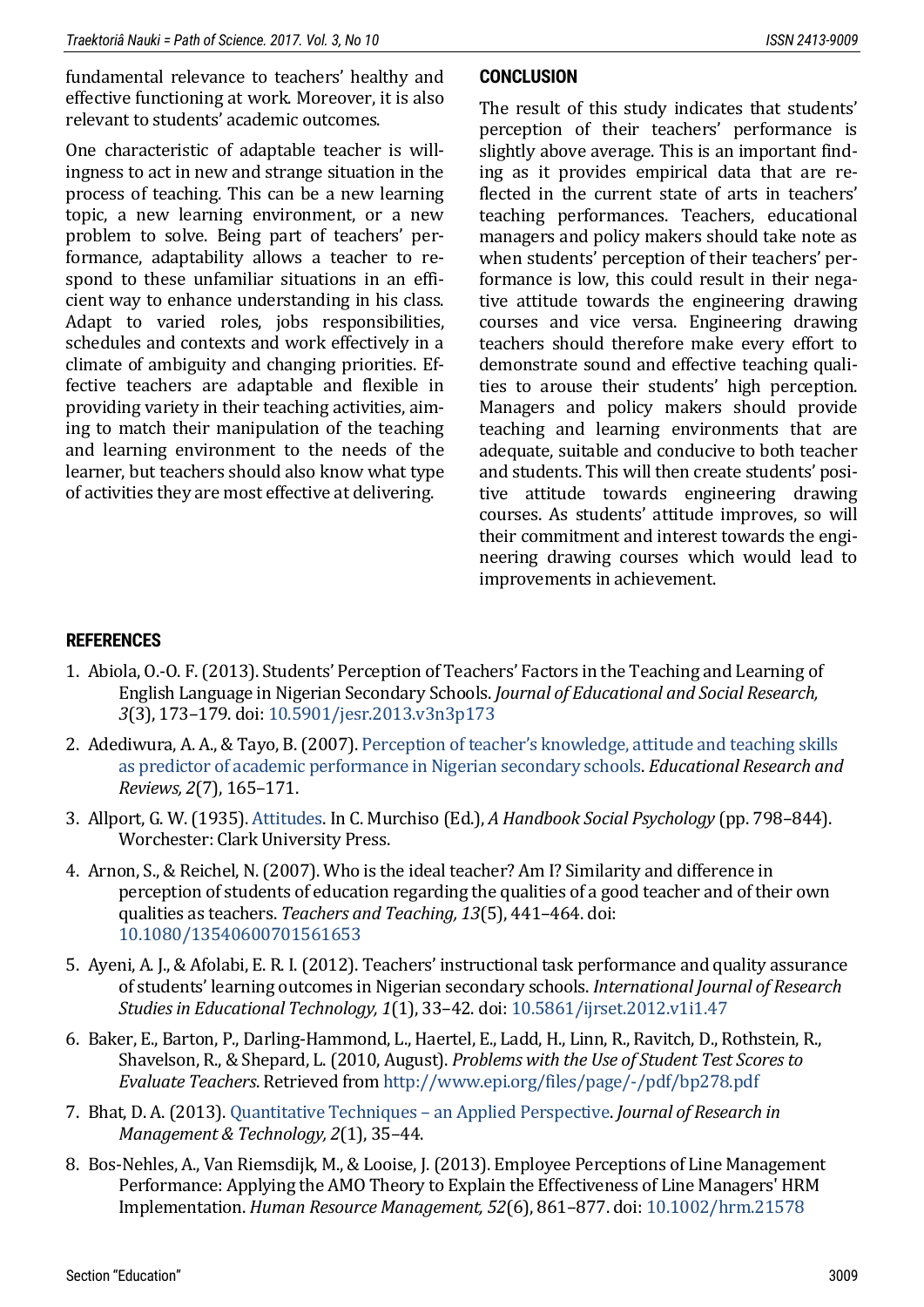- <span id="page-9-16"></span>9. Brown, T. (2015). *Confirmatory Factor Analysis for Applied Research*. New York: The Guilford Press.
- <span id="page-9-0"></span>10. Cabrera, A. F., Colbeck, C. L., & Terenzini, P. T. (2001). Developing Performance Indicators for Assessing Classroom Teaching Practices and Student Learning. *Research in Higher Education, 42*(3), 327–352. doi: [10.1023/a:1018874023323](https://doi.org/10.1023/a:1018874023323)
- <span id="page-9-13"></span>11. Çakmak, M., Akkutay, U. (2016)[. Effective Teaching in the Eye of Teacher Educators: A Case Study in](http://nsuworks.nova.edu/cgi/viewcontent.cgi?article=2591&context=tqr)  [a Higher Education.](http://nsuworks.nova.edu/cgi/viewcontent.cgi?article=2591&context=tqr) *The Quality Report, 21*(12), 2349–2364.
- <span id="page-9-3"></span>12. Campbell, C. H., Ford, P., Rumsey, M. G., Pulakos, E. D., Borman, W. C., Felker, D. B., … Riegelhaupt, B. J. (1990). Development of multiple job performance measures in a representative sample of jobs. *Personnel Psychology, 43*(2), 277–300. doi: [10.1111/j.1744-6570.1990.tb01559.x](https://doi.org/10.1111/j.1744-6570.1990.tb01559.x)
- <span id="page-9-4"></span>13. Campbell, J. P. (2005). *[Evaluating teacher performance in higher education: the value of student](http://etd.fcla.edu/CF/CFE0000593/Campbell_Judith_P_200508_EdD.pdf)  [ratings](http://etd.fcla.edu/CF/CFE0000593/Campbell_Judith_P_200508_EdD.pdf)*(Doctoral dissertation). Orlando: College of Education at the University of Central Florida.
- <span id="page-9-1"></span>14. Campbell, J. P., & Wiernik, B. M. (2015). The Modeling and Assessment of Work Performance. *Annual Review of Organizational Psychology and Organizational Behavior, 2*(1), 47–74. doi: [10.1146/annurev-orgpsych-032414-111427](https://doi.org/10.1146/annurev-orgpsych-032414-111427)
- <span id="page-9-7"></span>15. Chang, Y. (2010). *Students' Perceptions of Teaching Styles and Use of Learning Strategies*(Master's thesis). Retrieved from [http://trace.tennessee.edu/cgi/viewcontent.cgi?article=1835&context=utk\\_gradthes](http://trace.tennessee.edu/cgi/viewcontent.cgi?article=1835&context=utk_gradthes)
- <span id="page-9-12"></span>16. Chedi, J. M. (2015)[. Technical drawing/graphic skills acquisition for teaching and learning and](https://www.researchgate.net/publication/307971425_TECHNICAL_DRAWING_GRAPHIC_SKILLS_ACQUISITION_FOR_TEACHING_AND_LEARNING_AND_CHALLENGES_IN_TECHNOLOGY_EDUCATION)  [challenges in technology education.](https://www.researchgate.net/publication/307971425_TECHNICAL_DRAWING_GRAPHIC_SKILLS_ACQUISITION_FOR_TEACHING_AND_LEARNING_AND_CHALLENGES_IN_TECHNOLOGY_EDUCATION) *Journal of Science, Technology, & Education, 3*(3), 128–133.
- <span id="page-9-14"></span>17. Cohen, L., Manion, L., Morrison, K. (2013). *Research Methods in Education* (7th ed.). Hoboken: Taylor and Francis.
- <span id="page-9-18"></span>18. Collie, R. J., & Martin, A. J. (2016). Adaptability: An Important Capacity for Effective Teachers. *Educational Practice and Theory, 38*(1), 27–39. doi[: 10.7459/ept/38.1.03](https://doi.org/10.7459/ept/38.1.03)
- <span id="page-9-6"></span>19. Corcoran, S. P., Evans, W. N., & Schwab, R. M. (2014). *Changing Labor-Market Opportunities for Women and the Quality of Teachers 1957–1992*. Retrieved from <http://www.nber.org/papers/w9180.pdf>
- <span id="page-9-15"></span>20. Cresswell, J. W. (2002). *[Educational research: Planning, conducting and evaluating quantitative and](http://basu.nahad.ir/uploads/creswell.pdf)  [qualitative research](http://basu.nahad.ir/uploads/creswell.pdf)* (4th ed.). Boston: Pearson.
- <span id="page-9-8"></span>21. Dalley-Trim, L. (2007). [Students' Observations and Perceptions of Teacher "Performances" in the](http://ro.ecu.edu.au/cgi/viewcontent.cgi?article=1373&context=ajte)  [Classroom.](http://ro.ecu.edu.au/cgi/viewcontent.cgi?article=1373&context=ajte) *Australian Journal of Teacher Education, 32*(1), 17–35.
- <span id="page-9-11"></span>22. Dauda, B., Jambo, H. E., & Umar, M. A. (2016)[. Students' Perception of Factors Influencing Teaching](http://files.eric.ed.gov/fulltext/EJ1109160.pdf)  [and Learning of Mathematics in Senior Secondary Schools in Maiduguri Metropolis, Borno State,](http://files.eric.ed.gov/fulltext/EJ1109160.pdf)  [Nigeria.](http://files.eric.ed.gov/fulltext/EJ1109160.pdf) *Journal of Education and Practice, 7*(20), 114–122.
- <span id="page-9-9"></span>23. Donahue, J. M. (1994). *Student perceptions of their teachers, their school, and themselves as learners* (Doctoral dissertation). Retrieved from <http://lib.dr.iastate.edu/cgi/viewcontent.cgi?article=11693&context=rtd>
- <span id="page-9-5"></span>24. Dorsey, D. W., Cortina, J. M., & Luchman, J. (2010). Adaptive and citizenship-related behaviors at work. In J. L. Farr & N. T. Tippins (Eds.), *Handbook of employee selection* (pp. 463-487). New York: Routledge/Taylor & Francis Group.
- <span id="page-9-10"></span>25. Duyar, I., Ras, N., & Pearson, C. L. (2015). Analysis of teachers' task and extra-role performance under different autonomy regimes. *International Journal of Productivity and Performance Management, 64*(4), 499–522. doi[: 10.1108/ijppm-06-2013-0103](https://doi.org/10.1108/ijppm-06-2013-0103)
- <span id="page-9-2"></span>26. Griffin, M. A., Neal, A., & Parker, S. K. (2007). A new model of work role performance: positive behavior in uncertain and interdependent contexts. *Academy of Management Journal, 50*(2), 327–347. doi: [10.5465/amj.2007.24634438](https://doi.org/10.5465/amj.2007.24634438)
- <span id="page-9-17"></span>27. Hair, Jr., Black, W., Babin, B., & Anderson, R. (2014). *Multivariate Data Analysis: A Global Perspective* (7th ed.). Upper Saddle River: Prentice Hall.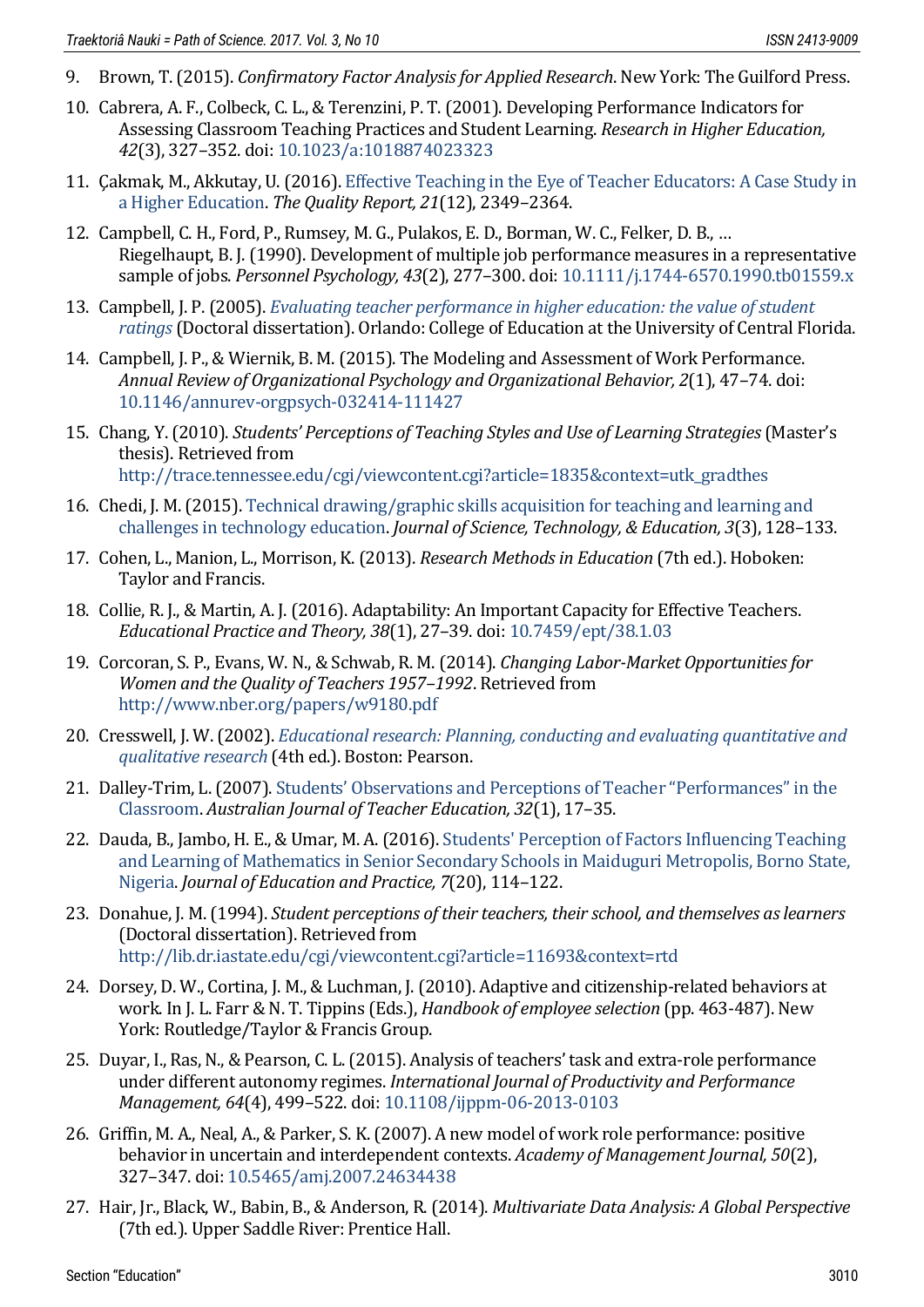- <span id="page-10-12"></span>28. Hanover Research. (2013, February). *Student Perception Surveys and Teacher Assessments*. Retrieved from [https://ru.scribd.com/document/205141580/Student-Perception-Surveys-and-](https://ru.scribd.com/document/205141580/Student-Perception-Surveys-and-Teacher-Assessments-Membership-2)[Teacher-Assessments-Membership-2](https://ru.scribd.com/document/205141580/Student-Perception-Surveys-and-Teacher-Assessments-Membership-2)
- <span id="page-10-1"></span>29. Hanushek, E. A., & Rivkin, S. G. (2006). Chapter 18 Teacher Quality. *Handbook of the Economics of Education,* 1051–1078. doi[: 10.1016/s1574-0692\(06\)02018-6](https://doi.org/10.1016/s1574-0692(06)02018-6)
- <span id="page-10-2"></span>30. Hanushek, E., & Wößmann, L. (2007). *The Role of School Improvement in Economic Development*. Retrieved from [https://sites.hks.harvard.edu/pepg/PDF/Papers/PEPG07-](https://sites.hks.harvard.edu/pepg/PDF/Papers/PEPG07-01_Hanushek_Woessmann.pdf) [01\\_Hanushek\\_Woessmann.pdf](https://sites.hks.harvard.edu/pepg/PDF/Papers/PEPG07-01_Hanushek_Woessmann.pdf)
- <span id="page-10-11"></span>31. Ibrahim, A. (2014). [The Students' Perception of Teachers ' Classroom Effectiveness on Their Self](https://www.researchgate.net/publication/308143916_The_Students)-[Concepts in Lagos Metropolis.](https://www.researchgate.net/publication/308143916_The_Students) *Journal of Teaching and Teacher Education, 2*(2), 133–141.
- <span id="page-10-10"></span>32. Jundt, D. K., Shoss, M. K., & Huang, J. L. (2014). Individual adaptive performance in organizations: A review. *Journal of Organizational Behavior, 36*(1), S53–S71. doi[: 10.1002/job.1955](https://doi.org/10.1002/job.1955)
- <span id="page-10-7"></span>33. Koopmans, L., Bernaards, C. M., Hildebrandt, V. H., Schaufeli, W. B., de Vet Henrica, C. W., & van der Beek, A. J. (2011). Conceptual Frameworks of Individual Work Performance. *Journal of Occupational and Environmental Medicine, 53*(8), 856–866. doi: [10.1097/jom.0b013e318226a763](https://doi.org/10.1097/jom.0b013e318226a763)
- <span id="page-10-5"></span>34. Koopmans, L., Bernaards, C., Hildebrandt, V., de Vet, H., & van der Beek, A. (2014). [Measuring](https://www.researchgate.net/publication/242332755_Measuring_individual_work_performance_Identifying_and_selecting_indicators)  [individual work performance: Identifying and selecting indicators.](https://www.researchgate.net/publication/242332755_Measuring_individual_work_performance_Identifying_and_selecting_indicators) *Journal of Prevention, Assessment & Rehabilitation, 45*(3), 62–81.
- <span id="page-10-6"></span>35. Koopmans, L., Bernaards, C., Hildebrandt, V., van Buuren, S., van der Beek, A. J., & de Vet, H. C. W. (2012). Development of an individual work performance questionnaire. *International Journal of Productivity and Performance Management, 62*(1), 6–28. doi[: 10.1108/17410401311285273](https://doi.org/10.1108/17410401311285273)
- <span id="page-10-15"></span>36. Leech, N. L., Barrett, K. C. & Morgan, G. A. (2015). *IBM SPSS for Intermediate Statistics: Use and Interpretation* (5th ed.). New York: Routledge.
- <span id="page-10-8"></span>37. Lievens, F., Conway, J. M., & Corte, W. (2008). The relative importance of task, citizenship and counterproductive performance to job performance ratings: Do rater source and team-based culture matter? *Journal of Occupational and Organizational Psychology, 81*(1), 11–27. doi: [10.1348/096317907x182971](https://doi.org/10.1348/096317907x182971)
- <span id="page-10-3"></span>38. Little, O., Goe, L., & Bell, C. (2009, April). *A Practical Guide to Evaluating Teacher Effectiveness*. Retrieved from<http://files.eric.ed.gov/fulltext/ED543776.pdf>
- <span id="page-10-13"></span>39. Madike, V. N. (2015). *Student Perceptions of Biology Teachers' Interpersonal Teaching Behaviors and Student Achievement* (Doctoral dissertation). Retrieved from <http://scholarworks.waldenu.edu/cgi/viewcontent.cgi?article=1519&context=dissertations>
- <span id="page-10-14"></span>40. Medupin, R. O., Abubakre, O. K., Adebayo, S. A., Enock, O. I., & Sulayman, F. A. (2015). [Students'](http://www.jmest.org/wp-content/uploads/JMESTN42350458.pdf)  [Academic Performance in Engineering Drawing in Nigerian Polytechnics: A Case Study of the](http://www.jmest.org/wp-content/uploads/JMESTN42350458.pdf)  [Federal Polytechnic Bida, Nigeria.](http://www.jmest.org/wp-content/uploads/JMESTN42350458.pdf) *Journal of Multidisciplinary Engineering Science and Technology, 2*(2), 99–106.
- <span id="page-10-0"></span>41. Modebelu, M. N., & Nwakpadolu, G. M. (2013). Effective Teaching and Learning of Agricultural Science for Food Security and National Sustainability. *Journal of Educational and Social Research, 3*(4), 161–170. doi: [10.5901/jesr.2013.v3n4p161](https://doi.org/10.5901/jesr.2013.v3n4p161)
- <span id="page-10-4"></span>42. Moorman, R. H., & Podsakoff, P. M. (1992). A meta-analytic review and empirical test of the potential confounding effects of social desirability response sets in organizational behaviour research. *Journal of Occupational and Organizational Psychology, 65*(2), 131–149. doi: [10.1111/j.2044-8325.1992.tb00490.x](https://doi.org/10.1111/j.2044-8325.1992.tb00490.x)
- <span id="page-10-9"></span>43. Murphy, K. R. (1989)[. Dimensions of job performance.](http://psycnet.apa.org/record/1989-97674-010) In R. F. Dillon, J. W. Pellegrino (Eds.), *Testing: Theoretical and Applied Perspectives*(pp. 218–247). New York: Praeger.